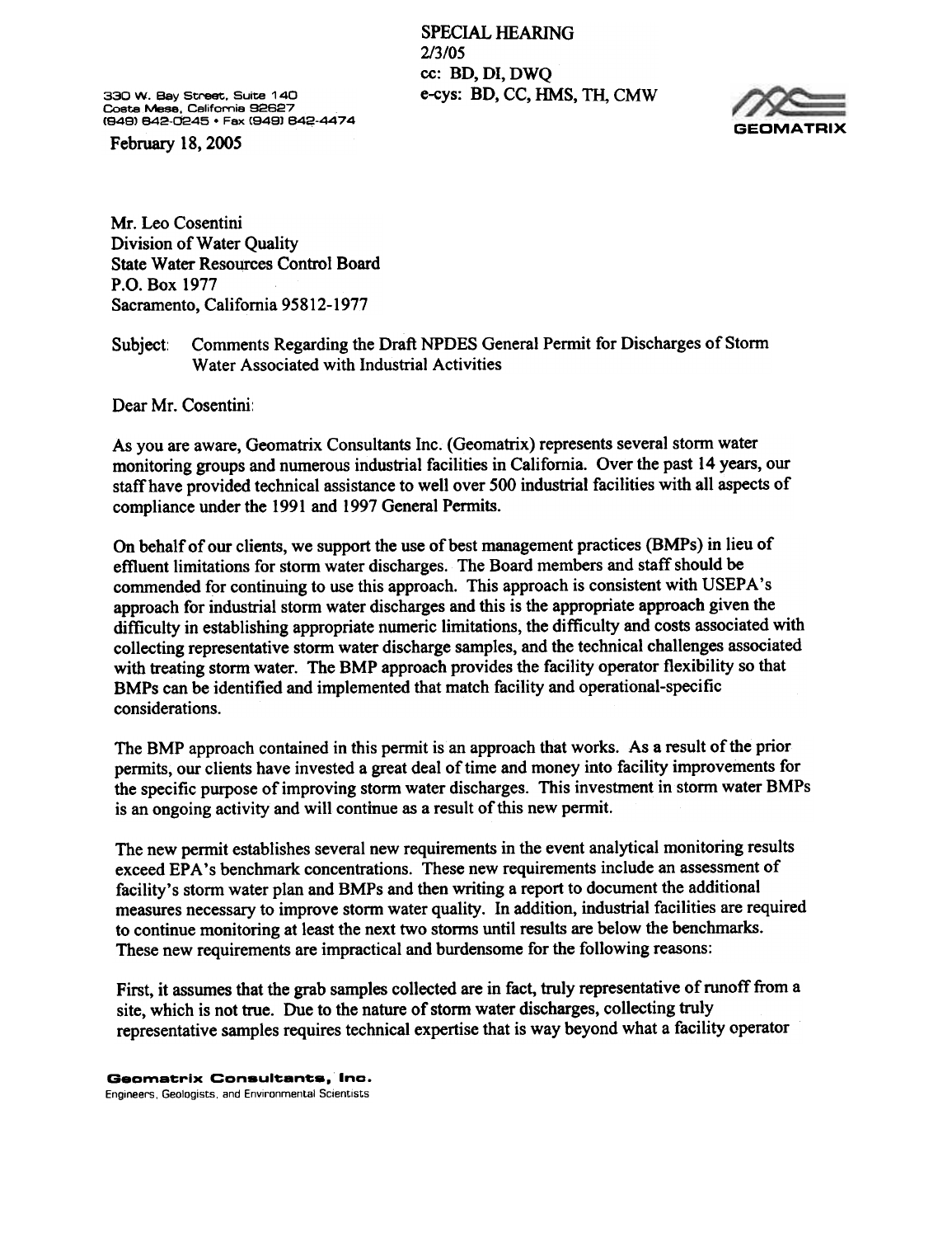330 W. Bay Street, Suite 140 **Costa Mesa, California 92627<br>(949) 642-0245 • Fax (949) 642-44** 



Mr. Leo Cosentini February 18,2005 Page 2

should be expected to posses and the cost to hire an outside expert to collect representative samples is way beyond the reach of most facilities.

Second, the new reporting requirement will place an additional burden on the Regional Board staff members, who will have to review and approve facility-specific BMPs. Because the staff members are already overworked and because they do not have site-specific knowledge of the industrial sites. I doubt they will have the time or the proper basis to approve or disapprove BMPs. Do you really want your staff members micromanaging a facility's operations?

Third, what is the benefit of collecting additional non-representative samples? While this will be good for the analytical labs, it will be very bad for California businesses. In some cases, this will force industrial dischargers into endless storm water sampling. The existing permit already requires a facility to evaluate visual and analytical results and the BMPs utilized to protect storm water quality. The requirement of additional monitoring is not necessary to continue to assess a facility's storm water program and it increases the cost of the program without demonstrated tangible benefits.

As you are aware, at the February 3, 2005 workshop in Sacramento, Iwas invited by the SWRCB to provide a summary of the status of group monitoring in California. In preparing for my testimony, we invited all the storm water monitoring groups to participate in a conference call to discuss concerns about the draft General Permit. Over half of the group leaders participated in the call. In total these group leaders represent over 1000 industrial dischargers, which is over 10 percent of all dischargers covered under the existing General Permit. In addition to the issues raised above, all the group leaders expressed significant concerns about the mandatory non-compliance reporting requirements in the existing draft General Permit. The most recent draft requires that group leaders provide the RWQCB a copy of the group leader inspection report, signed by the participant. The group leader inspection report is required to clearly identify and discuss any revisions made to the original inspection report.

Geomatrix and the other group leaders who participated in our conference are opposed to this new requirement because group leaders are not storm water cops or otherwise deputized to perform enforcement inspections on behalf of the RWOCBs. Our role is to facilitate compliance and we should be given the opportunity to work with our monitoring group participants to bring them back into compliance prior to submitting the final inspection report in the AGER, should the need arise. In order for the group leaders to be effective, our monitoring group participants need to be able to openly discuss their compliance problems with us. Without open and protected communication between the group leader and the group members, the group leader's ability to provide appropriate recommendations for corrective action will be significantly compromised

## Geometrlx Consultants, Inc.

Engineers. Geologists, and Environmental Scientists